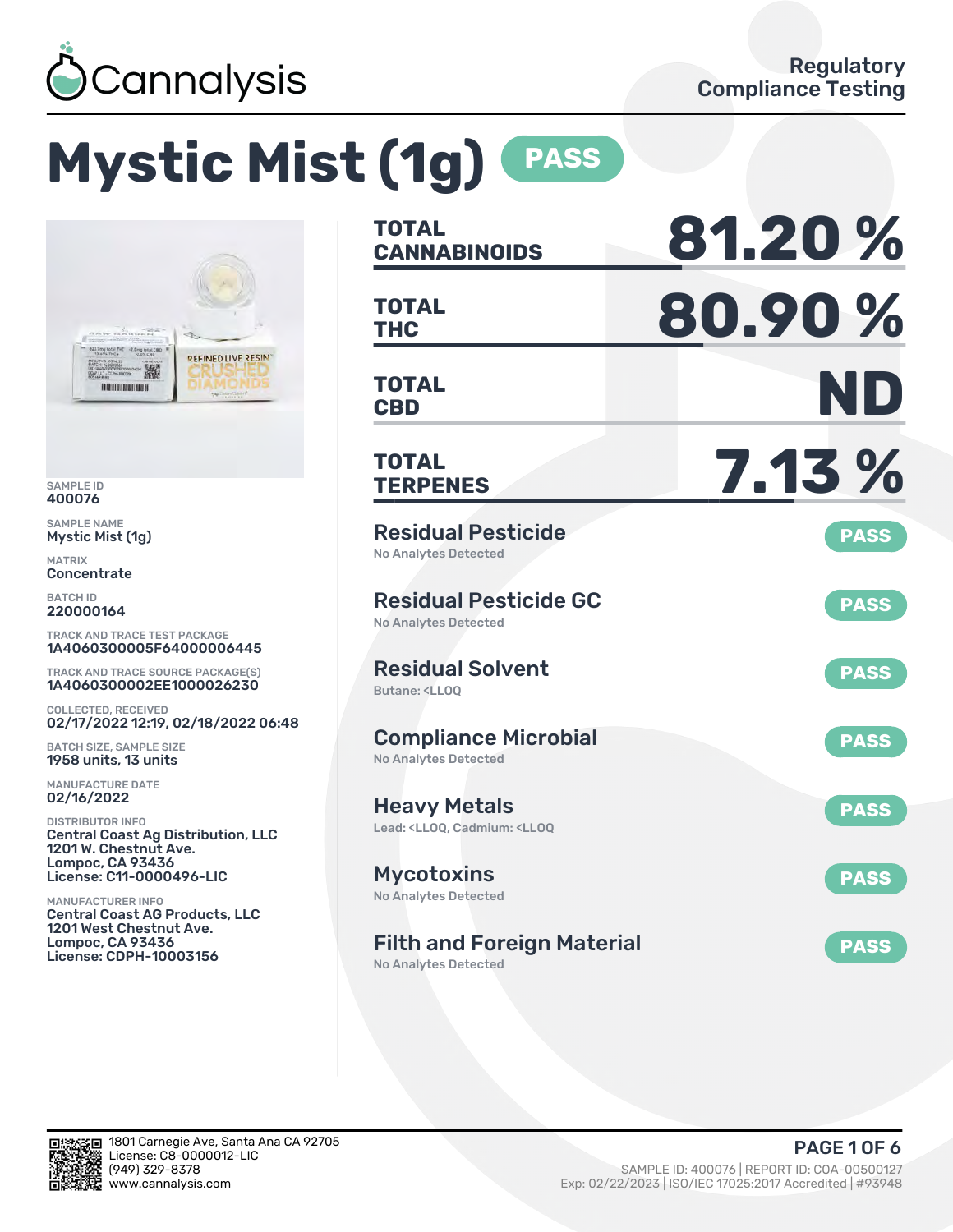

## CANNABINOID ANALYSIS

- Total THC,CBD value(s) have been decarboxylated.
- Total Cannabinoid value(s) have been decarboxylated.  $\bf{0}$

| TOTAL THC:          | 809.0 mg/g (80.90 %), 809 mg per package |
|---------------------|------------------------------------------|
| TOTAL CBD:          | ND.                                      |
| TOTAL CANNABINOIDS: | 812.0 mg/g (81.20 %)                     |

UNIT OF MEASUREMENT: Milligrams per Gram(mg/g)

| <b>ANALYTE</b>         | <b>RESULT</b>         | <b>LOD</b> | <b>LLOO</b> | <b>ANALYTE</b>   | <b>RESULT</b> | LOD.   | LL <sub>00</sub> |
|------------------------|-----------------------|------------|-------------|------------------|---------------|--------|------------------|
| THCa                   | 922.4 mg/g (92.24 %)  | 0.5000     | 1.0000      | CBDa             | <b>ND</b>     | 0.5000 | 1.0000           |
| D9THC                  | <b>ND</b>             | 0.5000     | 1.0000      | CBD              | <b>ND</b>     | 0.5000 | 1.0000           |
| D8THC                  | <b>ND</b>             | 0.5000     | 1.0000      | CBD <sub>v</sub> | <b>ND</b>     | 0.5000 | 1.0000           |
| <b>CBN</b>             | <b>ND</b>             | 0.5000     | 1.0000      | CBCa             | <b>ND</b>     | 0.5000 | 1.0000           |
| THCva                  | 2.986 mg/g (0.2986 %) | 0.5000     | 1.0000      | CBC              | <b>ND</b>     | 0.5000 | 1.0000           |
| <b>THC<sub>v</sub></b> | <b>ND</b>             | 0.5000     | 1.0000      | CBGa             | <b>ND</b>     | 0.5000 | 1.0000           |
| <b>ExoTHC</b>          | <b>ND</b>             | 0.5000     | 1.0000      | <b>CBG</b>       | <b>ND</b>     | 0.5000 | 1.0000           |
| <b>CBL</b>             | <b>ND</b>             | 0.5000     | 1.0000      |                  |               |        |                  |
|                        |                       |            |             |                  |               |        |                  |

#### ADDITIONAL INFORMATION

| Method:              | SOP-TECH-001 | Sample Prepped: 02/18/2022 11:48  | Sample Approved: 02/21/2022 11:53  |  |
|----------------------|--------------|-----------------------------------|------------------------------------|--|
| Instrument: UPLC-DAD |              | Sample Analyzed: 02/18/2022 14:45 | Prep-Analytical Batch: 35566-29384 |  |

## TERPENE ANALYSIS

|  | <b>TOTAL TERPENES:</b> |
|--|------------------------|
|--|------------------------|

71.32 mg/g (7.132 %)

|  | UNIT OF MEASUREMENT: |  |
|--|----------------------|--|

Milligrams per Gram(mg/g)

| <b>ANALYTE</b>          | <b>RESULT</b>         | <b>LOD</b> | <b>LLOQ</b> |  | <b>ANALYTE</b>         | <b>RESULT</b>                                       | <b>LOD</b> | <b>LLOQ</b> |
|-------------------------|-----------------------|------------|-------------|--|------------------------|-----------------------------------------------------|------------|-------------|
| 3-Carene                | ND                    | 1.000      | 2.500       |  | Alpha bisabolol        | <ll0q< td=""><td>0.1000</td><td>0.5000</td></ll0q<> | 0.1000     | 0.5000      |
| Alpha cedrene           | ND.                   | 1.000      | 2.500       |  | Alpha humulene         | 3.919 mg/g (0.3919 %)                               | 0.5000     | 1.000       |
| Alpha pinene            | 3.227 mg/g (0.3227 %) | 0.1000     | 1.000       |  | Alpha terpinene        | <b>ND</b>                                           | 0.5000     | 1.000       |
| Alpha terpineol         | 1.558 mg/g (0.1558 %) | 0.3260     | 0.6520      |  | Beta caryophyllene     | 13.63 mg/g (1.363 %)                                | 0.5000     | 1.000       |
| Beta myrcene            | 34.75 mg/g (3.475 %)  | 0.5000     | 1.000       |  | Beta pinene            | <lloq< td=""><td>0.6070</td><td>1.214</td></lloq<>  | 0.6070     | 1.214       |
| Borneol                 | <b>ND</b>             | 1.000      | 2.500       |  | Camphene               | <b>ND</b>                                           | 0.5000     | 1.000       |
| Camphor                 | <b>ND</b>             | 0.1000     | 0.5000      |  | Caryophyllene oxide ND |                                                     | 0.5000     | 2.500       |
| Cedrol                  | <b>ND</b>             | 0.5000     | 1.000       |  | Cis geraniol           | <b>ND</b>                                           | 1.000      | 2.500       |
| Cis nerolidol           | <b>ND</b>             | 2.500      | 5.000       |  | Eucalyptol             | <b>ND</b>                                           | 0.1000     | 0.5000      |
| Fenchol                 | 1.780 mg/g (0.1780 %) | 0.5000     | 1.000       |  | Fenchone               | <ll0q< td=""><td>0.1000</td><td>0.5000</td></ll0q<> | 0.1000     | 0.5000      |
| Gamma terpinene         | <b>ND</b>             | 0.1000     | 0.5000      |  | Gamma terpineol        | <b>ND</b>                                           | 0.2090     | 0.5230      |
| Geranyl acetate         | <b>ND</b>             | 0.1000     | 0.5000      |  | Guaiol                 | <b>ND</b>                                           | 2.500      | 5.000       |
| Isoborneol              | <b>ND</b>             | 0.5000     | 1.000       |  | Isopulegol             | <b>ND</b>                                           | 2.500      | 5.000       |
| Limonene                | 4.919 mg/g (0.4919 %) | 0.5000     | 2.500       |  | Linalool               | 3.118 mg/g $(0.3118%)$                              | 0.5000     | 1.000       |
| Menthol                 | <b>ND</b>             | 1.000      | 2.500       |  | Ocimene 1              | <b>ND</b>                                           | 0.1550     | 0.3100      |
| Ocimene 2               | 4.422 mg/g (0.4422 %) | 0.3450     | 1.725       |  | P-cymene               | <b>ND</b>                                           | 0.5230     | 1.045       |
| P-mentha-1,5-diene ND   |                       | 0.5000     | 1.000       |  | Pulegone               | <b>ND</b>                                           | 0.1000     | 0.5000      |
| Sabinene                | <b>ND</b>             | 0.5000     | 1.000       |  | Terpinolene            | <lloq< td=""><td>0.1000</td><td>0.5000</td></lloq<> | 0.1000     | 0.5000      |
| Trans beta farnesene ND |                       | 2.500      | 5.000       |  | Trans geraniol         | <b>ND</b>                                           | 0.5000     | 2.500       |
| Trans nerolidol         | <b>ND</b>             | 0.5000     | 2.500       |  | Valencene              | <b>ND</b>                                           | 0.5000     | 1.000       |



1801 Carnegie Ave, Santa Ana CA 92705 License: C8-0000012-LIC<br>(949) 329-8378

# PAGE 2 OF 6

(949) 329-8378 SAMPLE ID: 400076 | REPORT ID: COA-00500127 Exp: 02/22/2023 | ISO/IEC 17025:2017 Accredited | #93948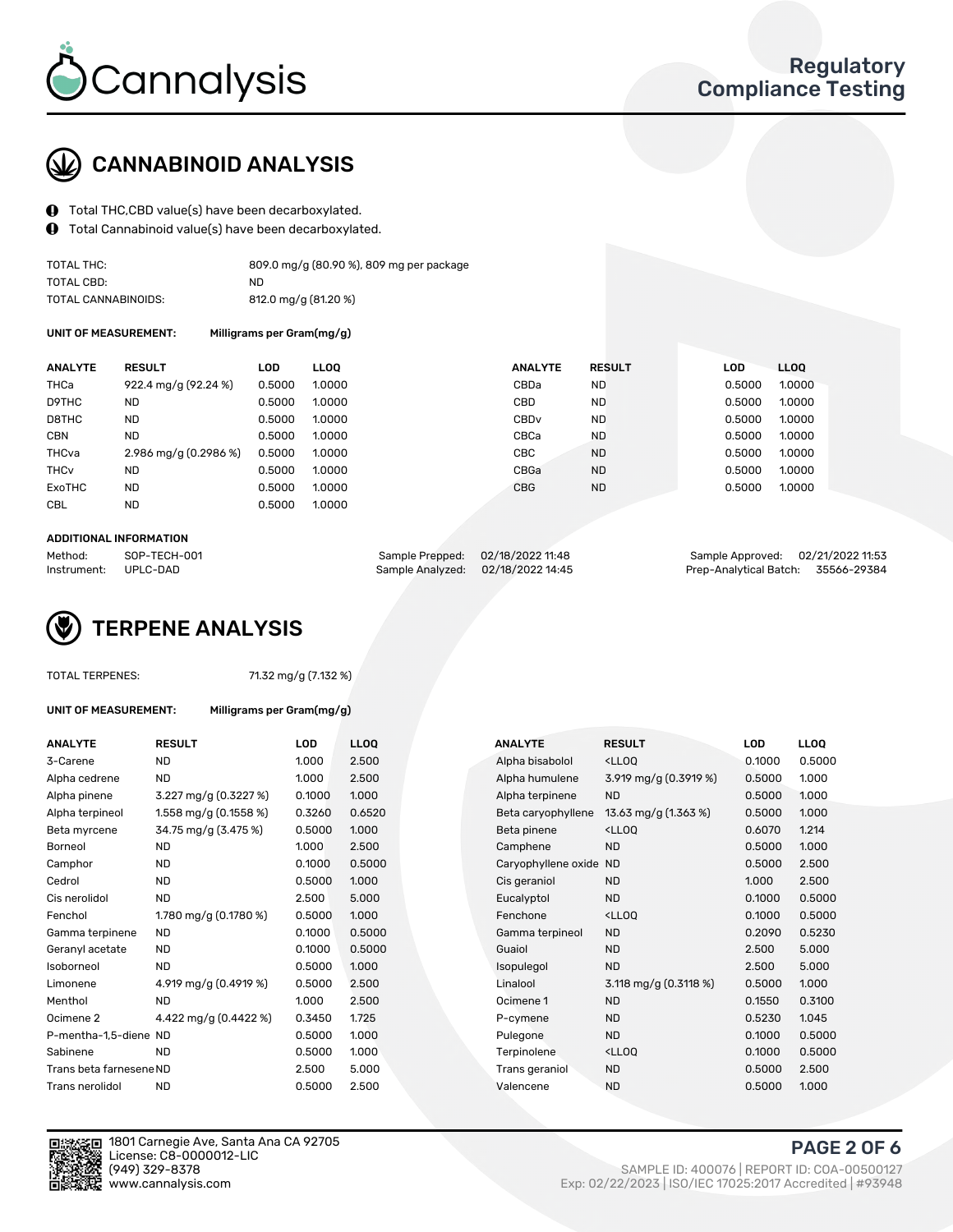

### Regulatory Compliance Testing

#### ADDITIONAL INFORMATION

Sample Analyzed: 02/18/2022 13:41

Method: SOP-TECH-027 Sample Prepped: 02/18/2022 13:41 Sample Approved: 02/21/2022 16:12



RESIDUAL PESTICIDE ANALYSIS PASS

UNIT OF MEASUREMENT: Micrograms per Gram(ug/g)

| <b>ANALYTE</b>    | <b>RESULT</b> | LOD    | LL <sub>OO</sub> | <b>ACTION LEVEL</b> |      | <b>ANALYTE</b>      | <b>RESULT</b> | LOD    | <b>LLOQ</b> | <b>ACTION LEVEL</b> |      |
|-------------------|---------------|--------|------------------|---------------------|------|---------------------|---------------|--------|-------------|---------------------|------|
| Abamectin         | <b>ND</b>     | 0.0200 | 0.0400           | 0.1000              | Pass | Acephate            | <b>ND</b>     | 0.0200 | 0.0400      | 0.1000              | Pass |
| Acequinocyl       | <b>ND</b>     | 0.0200 | 0.0400           | 0.1000              | Pass | Acetamiprid         | <b>ND</b>     | 0.0200 | 0.0400      | 0.1000              | Pass |
| Aldicarb          | <b>ND</b>     | 0.0200 | 0.0400           | 0.0                 | Pass | Azoxystrobin        | <b>ND</b>     | 0.0200 | 0.0400      | 0.1000              | Pass |
| Bifenazate        | <b>ND</b>     | 0.0200 | 0.0400           | 0.1000              | Pass | <b>Bifenthrin</b>   | <b>ND</b>     | 0.0200 | 0.0400      | 3.000               | Pass |
| <b>Boscalid</b>   | <b>ND</b>     | 0.0200 | 0.0400           | 0.1000              | Pass | Carbaryl            | <b>ND</b>     | 0.0200 | 0.0400      | 0.5000              | Pass |
| Carbofuran        | <b>ND</b>     | 0.0200 | 0.0400           | 0.0                 | Pass | Chlorantraniliprole | <b>ND</b>     | 0.0200 | 0.0400      | 10.00               | Pass |
| Clofentezine      | <b>ND</b>     | 0.0200 | 0.0400           | 0.1000              | Pass | Coumaphos           | <b>ND</b>     | 0.0200 | 0.0400      | 0.0                 | Pass |
| Cyfluthrin        | <b>ND</b>     | 0.4000 | 1.000            | 2.000               | Pass | Cypermethrin        | <b>ND</b>     | 0.4000 | 1.000       | 1.000               | Pass |
| Daminozide        | <b>ND</b>     | 0.0200 | 0.0400           | 0.0                 | Pass | Diazinon            | <b>ND</b>     | 0.0200 | 0.0400      | 0.1000              | Pass |
| <b>Dichlorvos</b> | <b>ND</b>     | 0.0200 | 0.0400           | 0.0                 | Pass | Dimethoate          | <b>ND</b>     | 0.0200 | 0.0400      | 0.0                 | Pass |
| Dimethomorph      | <b>ND</b>     | 0.0200 | 0.0400           | 2.000               | Pass | Ethoprophos         | <b>ND</b>     | 0.0200 | 0.0400      | 0.0                 | Pass |
| Etofenprox        | <b>ND</b>     | 0.0200 | 0.0400           | 0.0                 | Pass | Etoxazole           | <b>ND</b>     | 0.0200 | 0.0400      | 0.1000              | Pass |
| Fenhexamid        | <b>ND</b>     | 0.0200 | 0.0400           | 0.1000              | Pass | Fenoxycarb          | <b>ND</b>     | 0.0200 | 0.0400      | 0.0                 | Pass |
| Fenpyroximate     | <b>ND</b>     | 0.0200 | 0.0400           | 0.1000              | Pass | Fipronil            | <b>ND</b>     | 0.0400 | 0.1000      | 0.0                 | Pass |
| Flonicamid        | <b>ND</b>     | 0.0200 | 0.0400           | 0.1000              | Pass | Fludioxonil         | <b>ND</b>     | 0.0200 | 0.0400      | 0.1000              | Pass |
| Hexythiazox       | <b>ND</b>     | 0.0200 | 0.0400           | 0.1000              | Pass | Imazalil            | <b>ND</b>     | 0.0200 | 0.0400      | 0.0                 | Pass |
| Imidacloprid      | <b>ND</b>     | 0.0200 | 0.0400           | 5.000               | Pass | Kresoxim methyl     | <b>ND</b>     | 0.0200 | 0.0400      | 0.1000              | Pass |
| Malathion         | <b>ND</b>     | 0.0200 | 0.0400           | 0.5000              | Pass | Metalaxyl           | <b>ND</b>     | 0.0200 | 0.0400      | 2.000               | Pass |
| Methiocarb        | <b>ND</b>     | 0.0200 | 0.0400           | 0.0                 | Pass | Methomyl            | <b>ND</b>     | 0.0200 | 0.0400      | 1.000               | Pass |
| Mevinphos         | <b>ND</b>     | 0.0200 | 0.0400           | 0.0                 | Pass | Myclobutanil        | <b>ND</b>     | 0.0200 | 0.0400      | 0.1000              | Pass |
| Naled             | <b>ND</b>     | 0.0200 | 0.0400           | 0.1000              | Pass | Oxamyl              | <b>ND</b>     | 0.0200 | 0.0400      | 0.5000              | Pass |
| Paclobutrazol     | <b>ND</b>     | 0.0200 | 0.0400           | 0.0                 | Pass | Permethrins         | <b>ND</b>     | 0.0400 | 0.1000      | 0.5000              | Pass |
| Phosmet           | <b>ND</b>     | 0.0200 | 0.0400           | 0.1000              | Pass | Piperonyl butoxide  | <b>ND</b>     | 0.0200 | 0.0400      | 3.000               | Pass |
| Prallethrin       | <b>ND</b>     | 0.0200 | 0.0400           | 0.1000              | Pass | Propiconazole       | <b>ND</b>     | 0.0200 | 0.0400      | 0.1000              | Pass |
| Propoxur          | <b>ND</b>     | 0.0200 | 0.0400           | 0.0                 | Pass | Pyrethrins          | <b>ND</b>     | 0.0200 | 0.0400      | 0.5000              | Pass |
| Pyridaben         | <b>ND</b>     | 0.0200 | 0.0400           | 0.1000              | Pass | Spinetoram          | <b>ND</b>     | 0.0200 | 0.0400      | 0.1000              | Pass |
| Spinosad          | <b>ND</b>     | 0.0300 | 0.0700           | 0.1000              | Pass | Spiromesifen        | <b>ND</b>     | 0.0200 | 0.0400      | 0.1000              | Pass |
| Spirotetramat     | <b>ND</b>     | 0.0200 | 0.0400           | 0.1000              | Pass | Spiroxamine         | <b>ND</b>     | 0.0200 | 0.0400      | 0.0                 | Pass |
| Tebuconazole      | <b>ND</b>     | 0.0200 | 0.0400           | 0.1000              | Pass | Thiacloprid         | <b>ND</b>     | 0.0200 | 0.0400      | 0.0                 | Pass |
| Thiamethoxam      | <b>ND</b>     | 0.0200 | 0.0400           | 5.000               | Pass | Trifloxystrobin     | <b>ND</b>     | 0.0200 | 0.0400      | 0.1000              | Pass |

#### ADDITIONAL INFORMATION

Method: SOP-TECH-002 Sample Prepped: 02/18/2022 11:00 Sample Approved: 02/21/2022 17:09<br>Instrument: LC-MS/MS Sample Analyzed: 02/18/2022 11:33 Prep-Analytical Batch: 35552-29370 Prep-Analytical Batch: 35552-29370

PAGE 3 OF 6

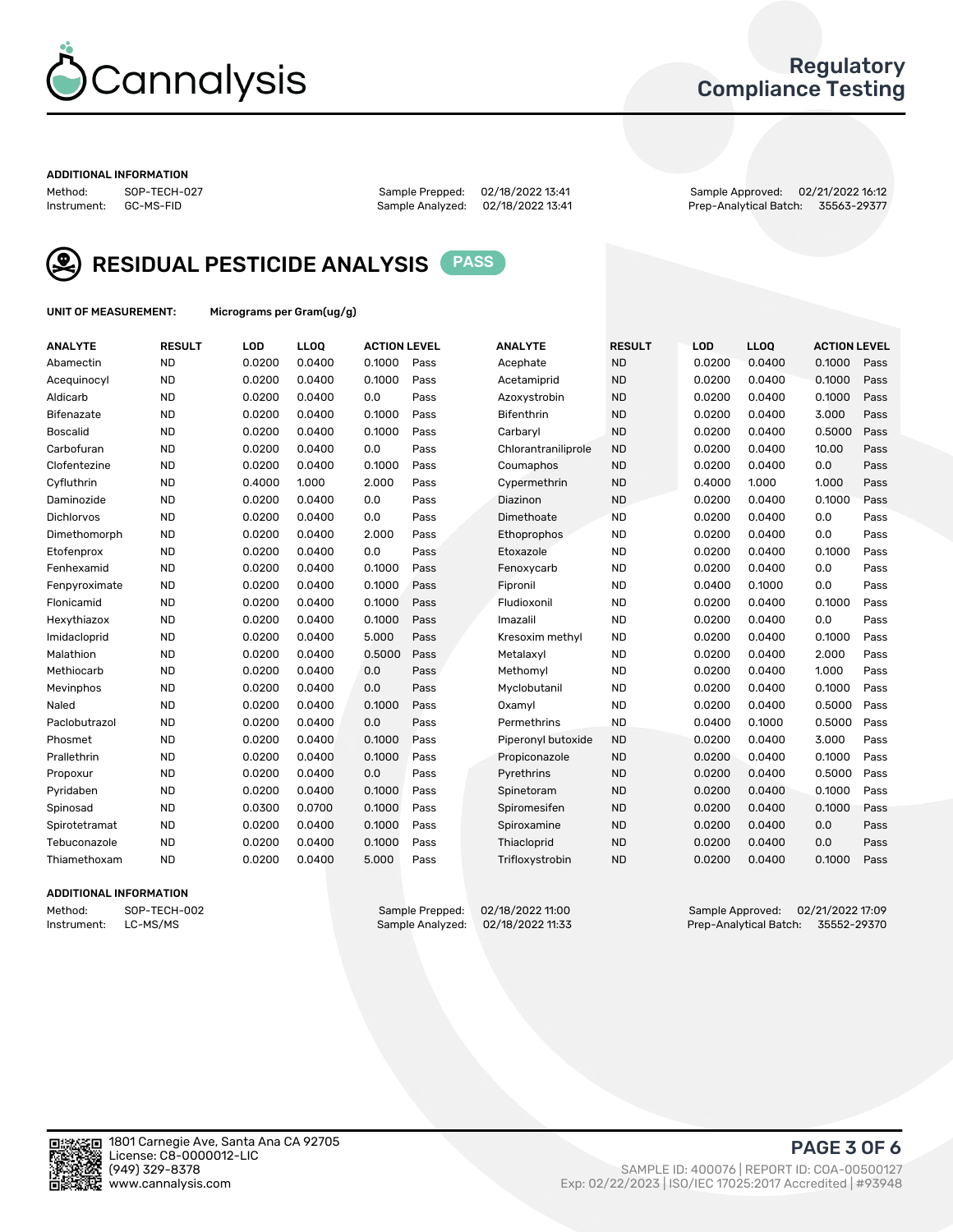

## RESIDUAL PESTICIDE GC ANALYSIS PASS

| UNIT OF MEASUREMENT: |                        |               | Micrograms per Gram(ug/g) |             |               |                     |                  |                  |               |        |                        |                     |      |  |
|----------------------|------------------------|---------------|---------------------------|-------------|---------------|---------------------|------------------|------------------|---------------|--------|------------------------|---------------------|------|--|
|                      | <b>ANALYTE</b>         | <b>RESULT</b> | LOD                       | <b>LLOO</b> |               | <b>ACTION LEVEL</b> |                  | <b>ANALYTE</b>   | <b>RESULT</b> | LOD    | <b>LLOO</b>            | <b>ACTION LEVEL</b> |      |  |
|                      | Captan                 | ND            | 0.1000                    |             | 0.2000        | 0.7000              | Pass             | Chlordane        | <b>ND</b>     | 0.0109 | 0.0136                 | 0.0                 | Pass |  |
|                      | Methyl parathion       | <b>ND</b>     |                           | 0.0400      | 0.1000        | 0.0                 | Pass             | <b>PCNB</b>      | <b>ND</b>     | 0.0200 | 0.0400                 | 0.1000              | Pass |  |
|                      | Chlorfenapyr           | <b>ND</b>     |                           | 0.0800      | 0.1000<br>0.0 |                     | Pass             | Chlorpyrifos     | <b>ND</b>     | 0.0800 | 0.1000                 | 0.0                 | Pass |  |
|                      |                        |               |                           |             |               |                     |                  |                  |               |        |                        |                     |      |  |
|                      | ADDITIONAL INFORMATION |               |                           |             |               |                     |                  |                  |               |        |                        |                     |      |  |
|                      | Method:                | SOP-TECH-010  |                           |             |               |                     | Sample Prepped:  | 02/18/2022 11:00 |               |        | Sample Approved:       | 02/21/2022 11:59    |      |  |
|                      | Instrument:            | GC-MS/MS      |                           |             |               |                     | Sample Analyzed: | 02/18/2022 11:34 |               |        | Prep-Analytical Batch: | 35553-29371         |      |  |

## RESIDUAL SOLVENT ANALYSIS PASS

UNIT OF MEASUREMENT: Micrograms per Gram(ug/g)

| <b>ANALYTE</b>       | <b>RESULT</b> | <b>LOD</b> | <b>LLOO</b> | <b>ACTION LEVEL</b> |      | <b>ANALYTE</b>           | <b>RESULT</b>                                                               | LOD    | <b>LLOO</b> | <b>ACTION LEVEL</b> |      |
|----------------------|---------------|------------|-------------|---------------------|------|--------------------------|-----------------------------------------------------------------------------|--------|-------------|---------------------|------|
| Acetone              | <b>ND</b>     | 50.00      | 100.0       | 5000                | Pass | Acetonitrile             | <b>ND</b>                                                                   | 50.00  | 100.0       | 410.0               | Pass |
| Benzene              | <b>ND</b>     | 0.5000     | 1.000       | 1.000               | Pass | <b>Butane</b>            | <lloo< td=""><td>50.00</td><td>100.0</td><td>5000</td><td>Pass</td></lloo<> | 50.00  | 100.0       | 5000                | Pass |
| Chloroform           | <b>ND</b>     | 0.5000     | 1.000       | 1.000               | Pass | Ethanol                  | <b>ND</b>                                                                   | 50.00  | 100.0       | 5000                | Pass |
| <b>Ethyl Acetate</b> | <b>ND</b>     | 50.00      | 100.0       | 5000                | Pass | Ethyl Ether              | <b>ND</b>                                                                   | 50.00  | 100.0       | 5000                | Pass |
| Ethylene oxide       | <b>ND</b>     | 0.5000     | 1.000       | 1.000               | Pass | Heptane                  | <b>ND</b>                                                                   | 50.00  | 100.0       | 5000                | Pass |
| Hexane               | <b>ND</b>     | 50.00      | 100.0       | 290.0               | Pass | <b>Isopropyl Alcohol</b> | <b>ND</b>                                                                   | 50.00  | 100.0       | 5000                | Pass |
| Methanol             | <b>ND</b>     | 50.00      | 100.0       | 3000                | Pass | Methylene chloride       | <b>ND</b>                                                                   | 0.5000 | 1.000       | 1.000               | Pass |
| Pentane              | <b>ND</b>     | 50.00      | 100.0       | 5000                | Pass | Propane                  | <b>ND</b>                                                                   | 50.00  | 200.0       | 5000                | Pass |
| Toluene              | <b>ND</b>     | 50.00      | 100.0       | 890.0               | Pass | Xvlenes                  | <b>ND</b>                                                                   | 50.08  | 100.0       | 2170                | Pass |
| Trichloroethylene    | <b>ND</b>     | 0.5000     | 1.000       | 1.000               | Pass | 1.2-Dichloroethane       | <b>ND</b>                                                                   | 0.5000 | 1.000       | 1.000               | Pass |
|                      |               |            |             |                     |      |                          |                                                                             |        |             |                     |      |

#### ADDITIONAL INFORMATION

Method: SOP-TECH-021 Sample Prepped: 02/18/2022 11:07 Sample Approved: 02/21/2022 12:00<br>Sample Analyzed: 02/18/2022 11:09 Prep-Analytical Batch: 35559-29369

Prep-Analytical Batch: 35559-29369



UNIT OF MEASUREMENT: Cycle Threshold (Ct)

| <b>ANALYTE</b>                        | <b>RESULT</b>          | LOD   | <b>LLOO</b> |                 | <b>ACTION LEVEL</b> | <b>ANALYTE</b> | <b>RESULT</b> | LOD              | <b>LLOO</b>      |     | <b>ACTION LEVEL</b> |
|---------------------------------------|------------------------|-------|-------------|-----------------|---------------------|----------------|---------------|------------------|------------------|-----|---------------------|
| A.fumigatus                           | <b>ND</b>              | 33.00 | 0.0         | 0.0             | Pass                | A. flavus      | <b>ND</b>     | 33.00            | 0.0              | 0.0 | Pass                |
| A. niger                              | <b>ND</b>              | 33.00 | 0.0         | 0.0             | Pass                | A. terreus     | <b>ND</b>     | 33.00            | 0.0              | 0.0 | Pass                |
| <b>STEC</b>                           | <b>ND</b>              | 33.00 | 0.0         | 0.0             | Pass                | Salmonella spp | <b>ND</b>     | 33.00            | 0.0              | 0.0 | Pass                |
|                                       | ADDITIONAL INFORMATION |       |             |                 |                     |                |               |                  |                  |     |                     |
| SOP-TECH-016, SOP-TECH-022<br>Method: |                        |       |             | Sample Prepped: | 02/21/2022 09:10    |                |               | Sample Approved: | 02/21/2022 14:50 |     |                     |

Instrument: qPCR Sample Analyzed: 02/21/2022 09:11 Prep-Analytical Batch: 35567-29386



Exp: 02/22/2023 | ISO/IEC 17025:2017 Accredited | #93948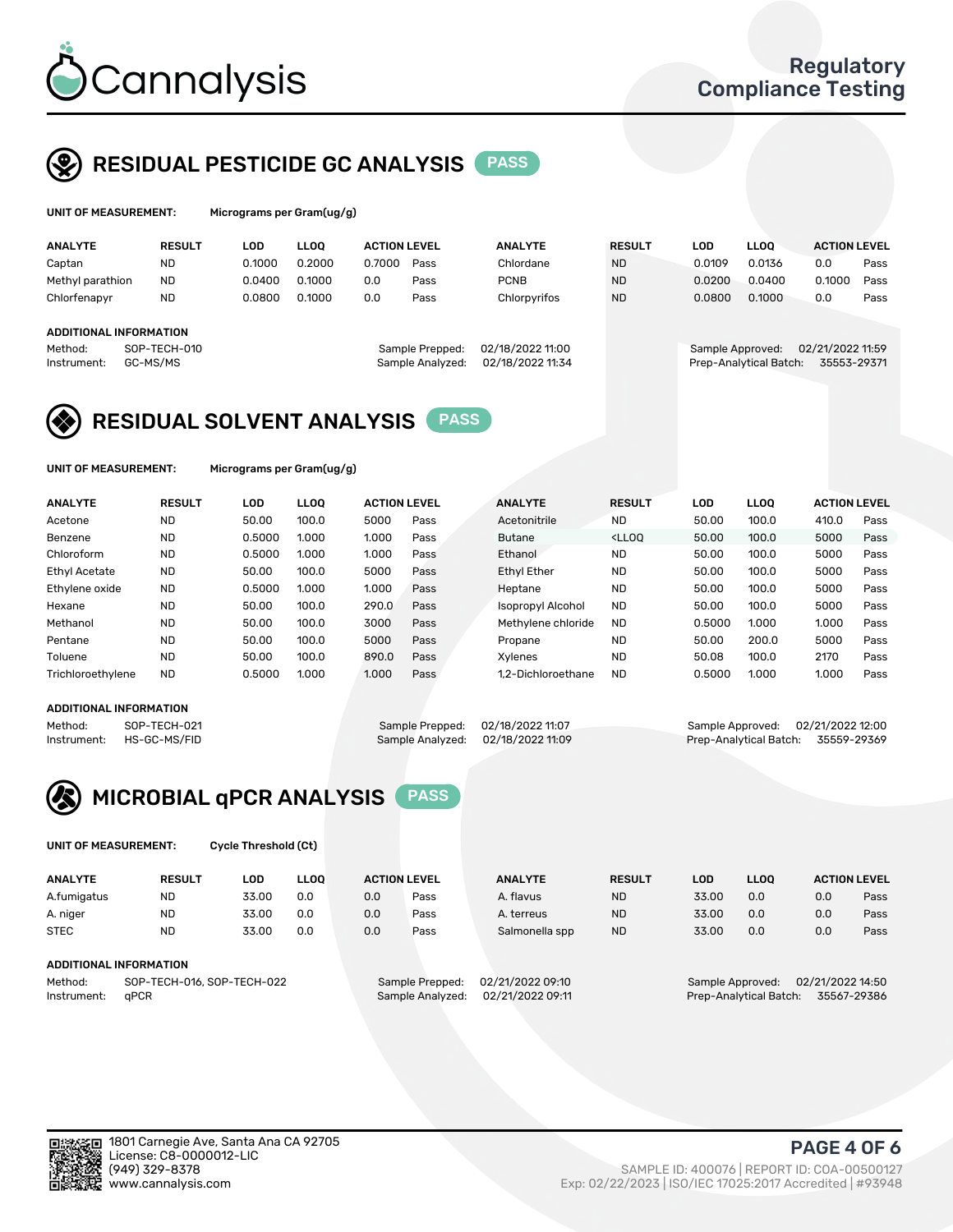



| UNIT OF MEASUREMENT:   |                                                                                                                                                                             | Micrograms per Gram(ug/g)      |             |                     |      |                                      |                                                                                 |                  |                        |                                 |      |
|------------------------|-----------------------------------------------------------------------------------------------------------------------------------------------------------------------------|--------------------------------|-------------|---------------------|------|--------------------------------------|---------------------------------------------------------------------------------|------------------|------------------------|---------------------------------|------|
| <b>ANALYTE</b>         | <b>RESULT</b>                                                                                                                                                               | <b>LOD</b>                     | <b>LLOO</b> | <b>ACTION LEVEL</b> |      | <b>ANALYTE</b>                       | <b>RESULT</b>                                                                   | <b>LOD</b>       | <b>LLOO</b>            | <b>ACTION LEVEL</b>             |      |
| Arsenic                | <b>ND</b>                                                                                                                                                                   | 0.0120                         | 0.1000      | 0.2000              | Pass | Cadmium                              | <lloq< td=""><td>0.0072</td><td>0.0500</td><td>0.2000</td><td>Pass</td></lloq<> | 0.0072           | 0.0500                 | 0.2000                          | Pass |
| Lead                   | <lloo< td=""><td>0.0068</td><td>0.0500</td><td>0.5000</td><td>Pass</td><td>Mercury</td><td><b>ND</b></td><td>0.0060</td><td>0.0500</td><td>0.1000</td><td>Pass</td></lloo<> | 0.0068                         | 0.0500      | 0.5000              | Pass | Mercury                              | <b>ND</b>                                                                       | 0.0060           | 0.0500                 | 0.1000                          | Pass |
| Method:<br>Instrument: | <b>ADDITIONAL INFORMATION</b><br>SOP-TECH-013<br>Sample Prepped:<br>Sample Analyzed:<br>ICP-MS                                                                              |                                |             |                     |      | 02/18/2022 11:07<br>02/18/2022 11:58 |                                                                                 | Sample Approved: | Prep-Analytical Batch: | 02/18/2022 16:24<br>35564-29374 |      |
|                        | <b>MYCOTOXINS ANALYSIS</b>                                                                                                                                                  |                                |             | <b>PASS</b>         |      |                                      |                                                                                 |                  |                        |                                 |      |
| UNIT OF MEASUREMENT:   |                                                                                                                                                                             | Micrograms per Kilogram(ug/kg) |             |                     |      |                                      |                                                                                 |                  |                        |                                 |      |

| <b>ANALYTE</b>          | <b>RESULT</b> | LOD   | <b>LLOO</b> | <b>ACTION LEVEL</b> |      | <b>ANALYTE</b> | <b>RESULT</b> | LOD   | LLOO  | <b>ACTION LEVEL</b> |      |
|-------------------------|---------------|-------|-------------|---------------------|------|----------------|---------------|-------|-------|---------------------|------|
| Aflatoxin B1            | <b>ND</b>     | 1.000 | 2.000       |                     | N/A  | Aflatoxin B2   | <b>ND</b>     | 2.000 | 5.000 |                     | N/A  |
| Aflatoxin G1            | <b>ND</b>     | 2.000 | 5.000       |                     | N/A  | Aflatoxin G2   | <b>ND</b>     | 2.000 | 5.000 |                     | N/A  |
| <b>Total Aflatoxins</b> | <b>ND</b>     | 10.00 | 14.00       | 20.00               | Pass | Ochratoxin A   | <b>ND</b>     | 1.000 | 2.000 | 20.00               | Pass |
|                         |               |       |             |                     |      |                |               |       |       |                     |      |
| ADDITIONAL INFORMATION  |               |       |             |                     |      |                |               |       |       |                     |      |

#### ADDITIONAL INFORMATION

Method: SOP-TECH-020 Sample Prepped: 02/18/2022 11:00 Sample Approved: 02/21/2022 10:37 Instrument: LC-MS/MS Sample Analyzed: 02/18/2022 13:46 Prep-Analytical Batch: 35555-29381

## FILTH & FOREIGN MATERIAL ANALYSIS PASS

UNIT OF MEASUREMENT: Filth and Foreign Matter (%, #/3g)

| <b>ANALYTE</b>                                              | <b>RESULT</b> | LOD. | <b>LLOO</b> | <b>ACTION LEVEL</b> |                                     | <b>ANALYTE</b>                       | <b>RESULT</b> | LOD | LLOO | <b>ACTION LEVEL</b>                                                           |      |  |  |
|-------------------------------------------------------------|---------------|------|-------------|---------------------|-------------------------------------|--------------------------------------|---------------|-----|------|-------------------------------------------------------------------------------|------|--|--|
| IF RH ME                                                    | <b>ND</b>     | 0.0  | 0.0         | 1.000               | Pass                                | <b>IFM</b>                           | <b>ND</b>     | 0.0 | 0.0  | 25.00                                                                         | Pass |  |  |
| Mold                                                        | <b>ND</b>     | 0.0  | 0.0         | 25.00               | Pass                                | <b>SSCD</b>                          | <b>ND</b>     | 0.0 | 0.0  | 25.00                                                                         | Pass |  |  |
| ADDITIONAL INFORMATION                                      |               |      |             |                     |                                     |                                      |               |     |      |                                                                               |      |  |  |
| Method:<br>SOP-TECH-009<br>Instrument:<br>Visual Inspection |               |      |             |                     | Sample Prepped:<br>Sample Analyzed: | 02/18/2022 11:43<br>02/18/2022 11:43 |               |     |      | 02/18/2022 11:45<br>Sample Approved:<br>Prep-Analytical Batch:<br>35562-29372 |      |  |  |